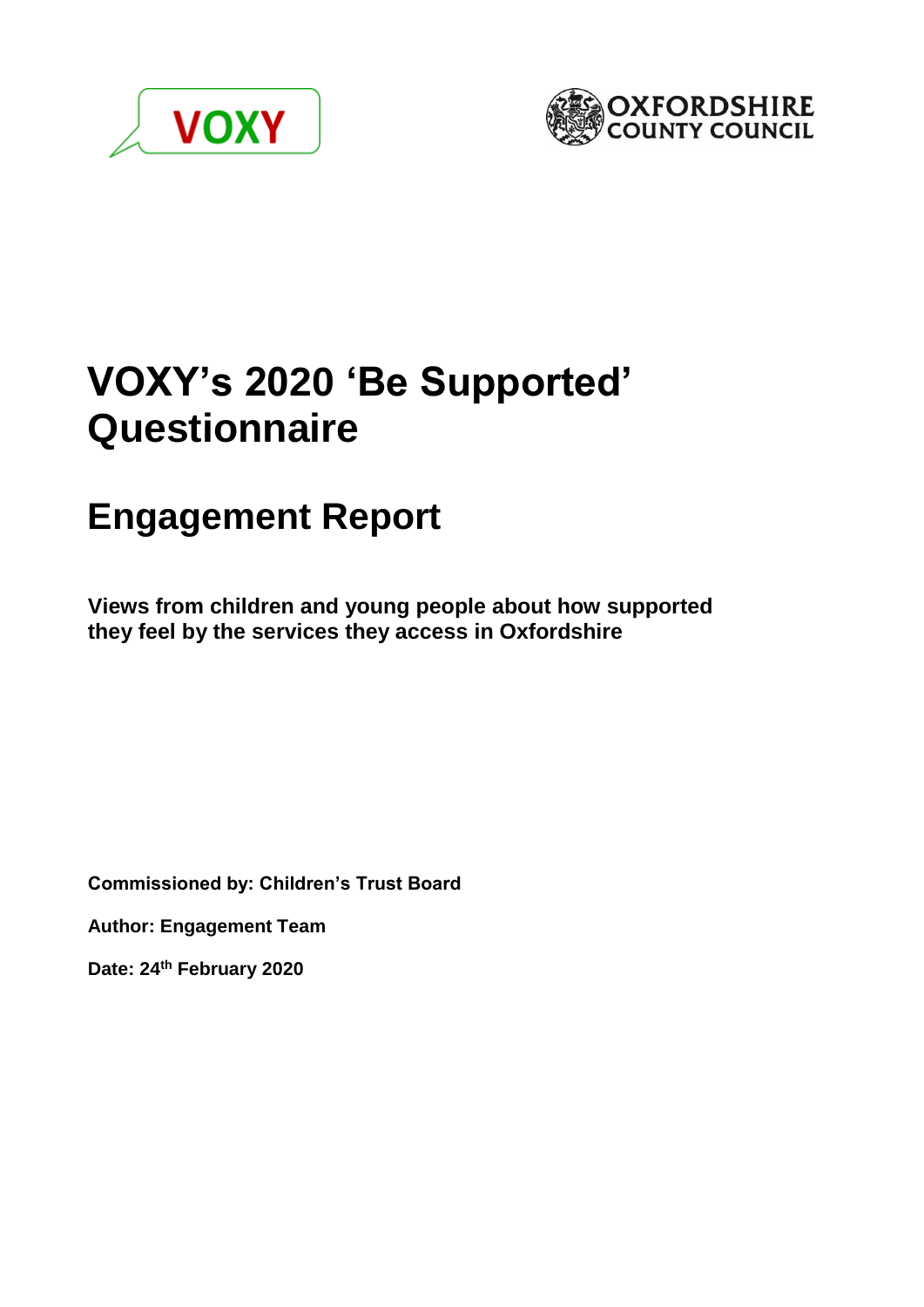## **VOXY's 2020 'Be Supported' Questionnaire**

### **Engagement Report**

#### **Contents: Page Numbers:**

| 1              | Introduction                  |                                                                                                                                      | 3                       |
|----------------|-------------------------------|--------------------------------------------------------------------------------------------------------------------------------------|-------------------------|
| $\overline{2}$ | Methodology and Timescale     |                                                                                                                                      | $\overline{\mathbf{3}}$ |
| 3              | <b>Key Messages</b>           |                                                                                                                                      | $3 - 5$                 |
| 4              |                               | <b>Summary Findings of Questionnaire</b>                                                                                             |                         |
|                |                               | ■ 4.1 Firstly: 'Please tell us which services you have used<br>and/or which kind of workers have supported<br>you in the last year?' | 5                       |
|                | $-4.2$ Q.1)                   | 'How strongly do you agree with the following<br>statements about the services you use?'                                             | $5 - 6$                 |
|                | $-4.3$ Q.2)                   | 'Overall, do you feel supported enough by the<br>services you use?'                                                                  | $6 - 8$                 |
|                | $-4.4$ Q.3)                   | 'Is there anything else you want to tell us about<br>the support you receive from the services you use?                              | 8                       |
|                | $-4.5$ Q.4)                   | 'Please tell us if you feel that any of these apply<br>to you'                                                                       | $8 - 9$                 |
|                |                               | •4.6 Please tell us: 'Did you complete the 2019 Be Supported<br>Questionnaire one year ago?'                                         | 9                       |
|                |                               | ■4.7 Demographic information                                                                                                         | $9 - 10$                |
| 5              | Conclusion                    |                                                                                                                                      | 10                      |
| 6              |                               | <b>Further Information and Next Steps</b>                                                                                            | 10                      |
| 7              | <b>Annexes and Appendices</b> |                                                                                                                                      | 11 - 17                 |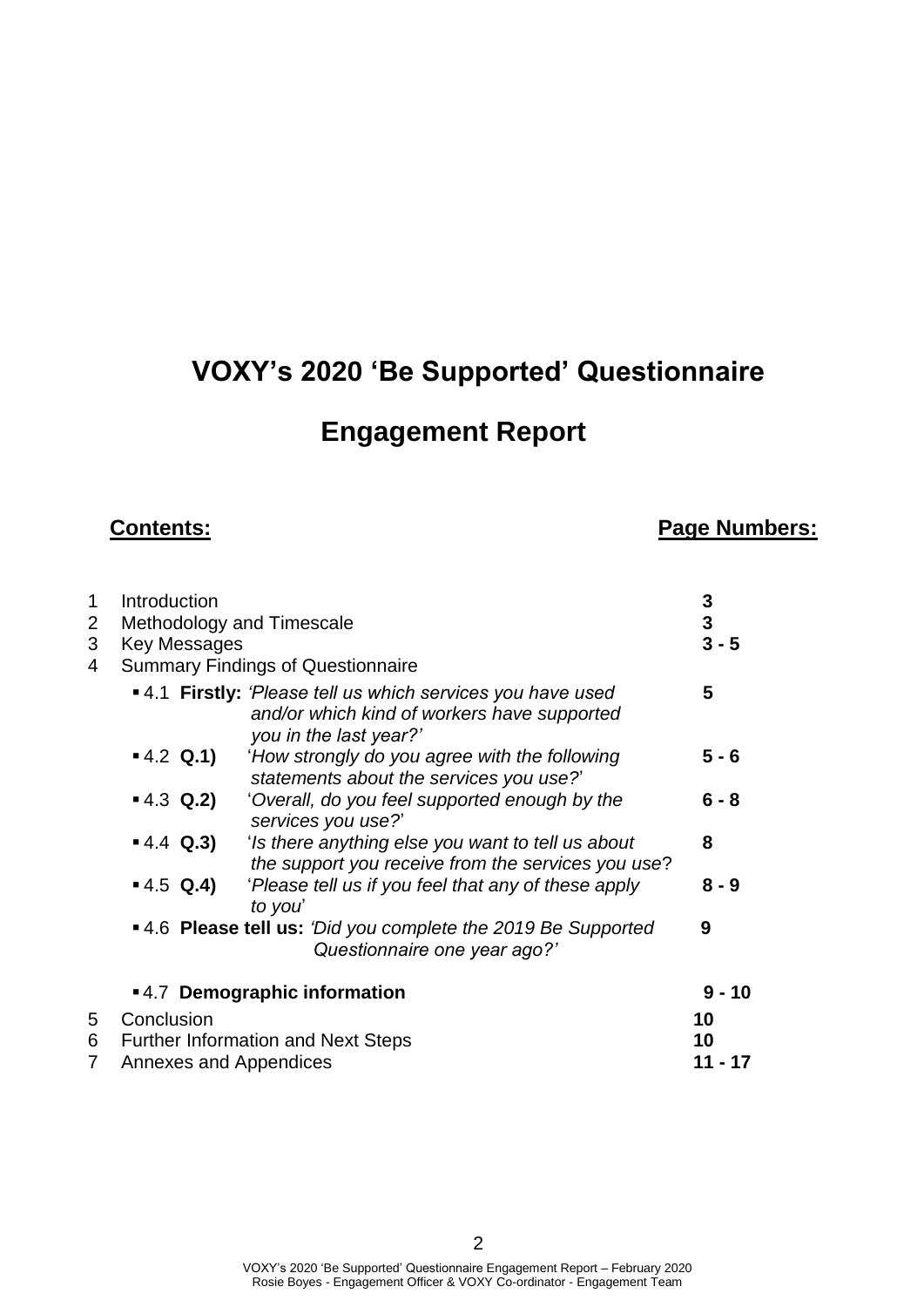#### **1. Introduction**

The 'Be Supported' Questionnaire was first launched in 2019. This year, Voice of Oxfordshire's Youth [\(VOXY\)](http://oxme.info/cms/life/voxy-voice-oxfordshires-youth), and the [Children's Trust Board](https://www.oxfordshire.gov.uk/residents/social-and-health-care/health-and-wellbeing-board/childrens-trust) again asked for feedback from children and young people in Oxfordshire, aged 8 - 18 and up to 25 with additional needs, about how supported they feel by the services they use.

The Children's Trust Board wanted to seek the views of children and young people in Oxfordshire, so that the impact of the listed points under the 'Be Supported' Area of Focus of the Oxfordshire Children and Young People's Plan 2018 – 2021 [**Annex A**], could again be measured and evaluated.

The questionnaire was developed to find out the following five things:

- Do you know who to speak to when in need of support?
- Do you feel listened to and believed?
- Are you able to access information in a way which suits you best?
- Do you see any staff who work with you as inspiring role models?
- When you talk to staff, do you feel they are experienced and caring?

The findings of this report will influence the approach of the Children's Trust Board for the final year of the current Plan (until 2021). Key messages identified will be used as a baseline, as part of measures put in place to monitor the outcomes of the Plan. Feedback will also help clarify what further action is needed in relation to this Area of Focus

The priorities for the Children's Trust's work, which sit beneath the Four Areas of Focus, are decided annually by the board, and contained within an Implementation Plan. **[Annex A]** 

In 2018-2019 the following three priorities were chosen:

- Children missing out on education
- Social and emotional wellbeing and mental health
- Protecting children from domestic abuse

As in 2019, the 2020 'Be Supported' questionnaire was open to all children and young people in Oxfordshire, but the Children's Trust wanted to ensure that feedback would particularly include views from children and young people who had experiences relating to any of these three priorities, so it was promoted both widely and in a targeted way.

#### **2. Methodology and Timescale**

The 2020 'Be Supported' Questionnaire was live on eConsult (the online portal used by Oxfordshire County Council) for four weeks from 13<sup>th</sup> January - 9<sup>th</sup> February 2020, and a paper version was also made available during this time. [**Annex B**]

150 questionnaires were received and analysed in total. (98 of these were completed online and 52 were paper copies.)

#### **3. Key Messages**

Various services were recorded 339 times by respondents, which have been separated into four categories: schools and settings (including colleges), health-based services (including CAMHS), council services (including Children's Social Care and SEND services), and 'other' services (for everything else mentioned).

When asked how strongly they agreed with the following five statements in relation to how supported they feel by the services they use and access, children and young people responded very positively - although some of the overall percentages have dropped since 2019: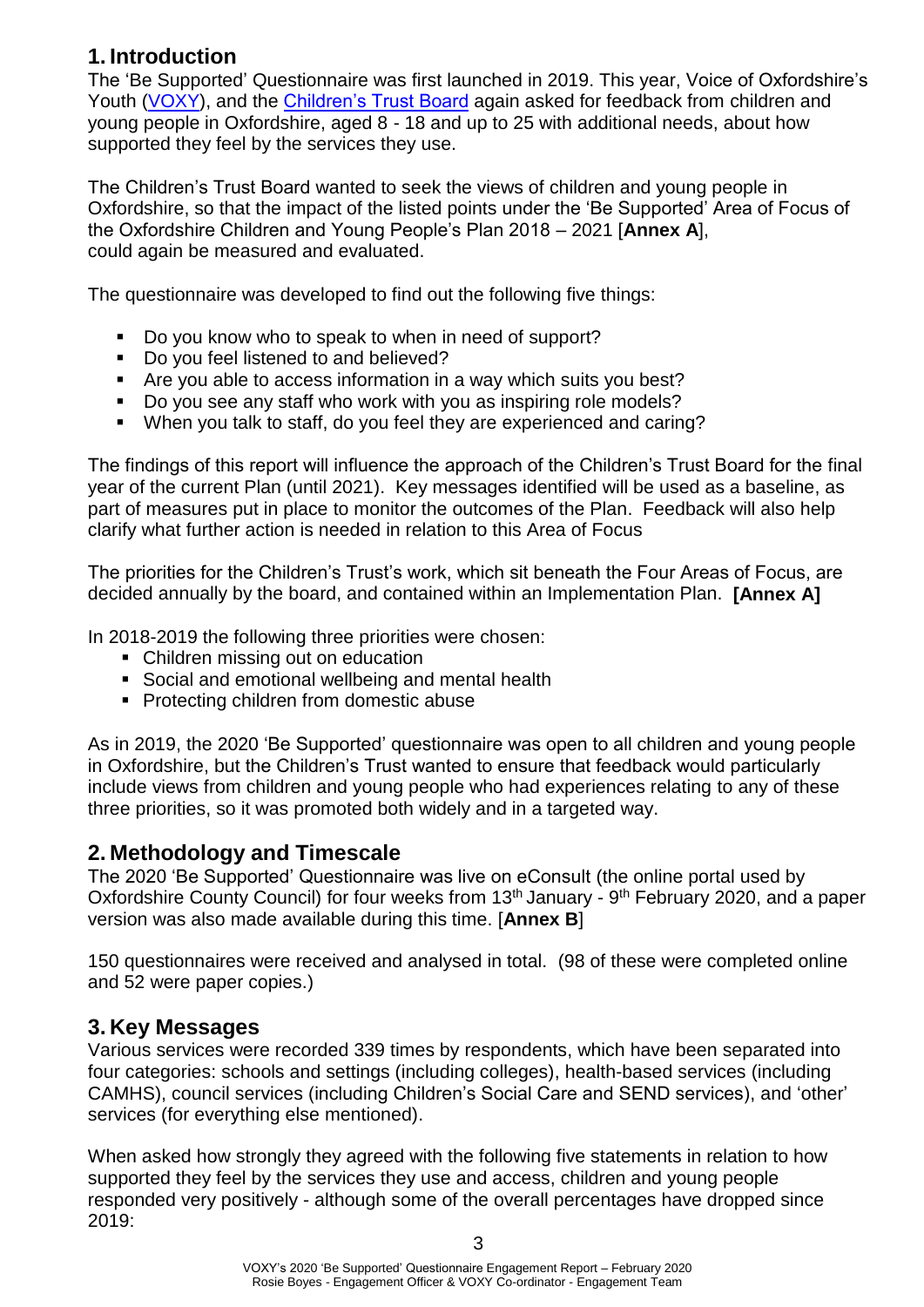| <b>Statement:</b>                                                    | 2020 responses:                                    | 2019 responses:                                        |
|----------------------------------------------------------------------|----------------------------------------------------|--------------------------------------------------------|
| 'I know who to speak to<br>when in need of support                   | 79% agreed or strongly agreed<br>(highest ranking) | 81% agreed or strongly agreed<br>(highest ranking)     |
| 'I feel listened to and<br><b>believed</b>                           | 69% agreed or strongly agreed                      | 59% agreed or strongly agreed<br>(lowest ranking)      |
| 'I am able to access<br>information in a way<br>which suits me best  | 61% agreed or strongly agreed                      | 63% agreed or strongly agreed                          |
| 'I have inspiring role<br>models'                                    | 47% agreed or strongly agreed<br>(lowest ranking)  | 59% agreed or strongly agreed<br>(next lowest ranking) |
| 'When I talk to staff, I feel<br>they are experienced and<br>caring' | 70% agreed or strongly agreed                      | 67% agreed or strongly agreed                          |

'*I know who to speak to when in need of support*' was the statement most children and young people agreed, or strongly agreed with, in both 2020 (79%) and in 2019 (81%). The lowest ranking statement was 'I have inspiring role models' in 2020 (47%), and was also the second lowest in 2019 (59%).

When asked '*Overall, do you feel supported enough by the services you use?',* 61% answered Yes, compared to 66% in 2019, and although the figure has decreased, it still demonstrates that most of the children and young people in Oxfordshire surveyed do feel supported, overall.

Although the majority of respondents consistently highlighted that they felt supported overall, a significant amount of negative and mixed comments were made, alongside the many positive comments.

As in 2019, the service most 2020 respondents commented on was schools, followed by health services - and of these, CAMHS was mentioned the most. A wide range of comments were made about all services, but as in 2019, comments made about schools were mostly positive, and those referring to CAMHS were mostly less positive, with many referring to the waiting times as being unacceptable. Several comments were also made in 2020 (as in 2019), about the reduction of important services due to a lack of funding, and about children and young people 'slipping through the net' and not getting the support they need, because they were not 'bad' or disruptive enough to be noticed within the system.

This year there were also many comments referring to those receiving Special Educational Needs and Disability (SEND) support. Although some comments mentioned certain staff members who were helpful, many others referred to issues with children and young people not having their needs met or receiving enough support, and of staff generally needing additional/ ongoing training to ensure more awareness and sensitivity around those with SEND.

Children and young people were again asked to indicate if they identified with three statements, to check that the feedback gathered included views from those who have experiences relating to any of the three priorities of the Oxfordshire Children and Young People's Plan 2018 – 2021. Responses were as follows:

| <b>Statement:</b>                                                   | 2020 responses: | 2019 responses: |
|---------------------------------------------------------------------|-----------------|-----------------|
| 'I am missing out on education'                                     | 15% said Yes    | 10% said Yes    |
| 'I have social and emotional wellbeing needs, and/or   38% said Yes |                 | 20% said Yes    |
| mental health needs'                                                |                 |                 |
| 'I have experienced and/or witnessed domestic abuse'                | 18% said Yes    | 6% said Yes     |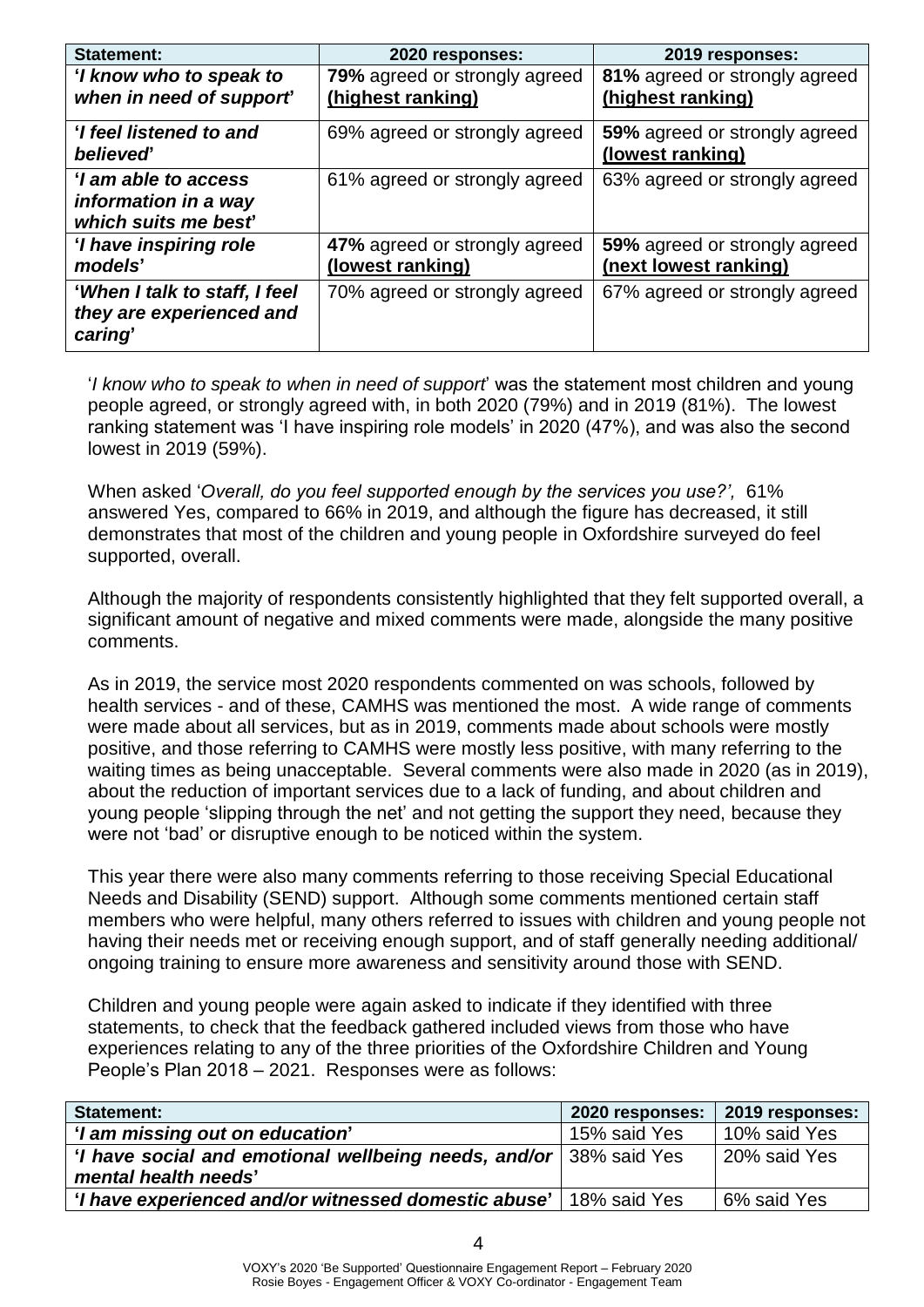It is interesting to compare the 2020 data derived from the five key statements, and from the other main questions, to the 2019 data, and to note the decrease and increase of percentages. The data does not demonstrate a significant enough shift between 2019 and 2020, however, to conclude that opinions of children and young people, have changed appreciably, in relation to how supported they feel. The fact that responses in 2020 were far fewer than in 2019 - with 150 questionnaires received, compared to 509 - also needs to be considered when analysing data. (The same methods were used, and groups contacted, to promote the survey in 2020, so it is not known why fewer responses were received this year.)

#### **4. Summary Findings of Questionnaire**

**[See Appendices C – E for data tables and charts showing more detailed analysis, and Appendix F listing all comments made by children and young people.]**

#### **4.1:** *'Please tell us which services you have used and/or which kind of workers have supported you in the last year?'*

This was a new question for 2020, to encourage all respondents to detail which services they were providing feedback on.

#### **4.1.1 Key findings**

Of the 91% of children and young people who completed this question, various services were recorded 339 times (with respondents listing between 1 - 9 services each), with an overall breakdown into the following four categories:

- 45% **Schools** and settings (including colleges)
- 31% **Health**-based services (including 9% mentioning CAMHS)
- 13% **Council** services (including Children's Social Care, SEND services, YOS, the Oxfordshire County Music Service and the Westgate Library)
- 11% Other services (including youth clubs, VOXY, sports clubs, job club, transport, fire cadets, scouts, guides, the Foyer, Wantage Silver Band and Yippee)

#### **4.2 Q.1) 'How strongly do you agree with the following statements about the services you use?'**

#### **4.2.1 Key findings**

The 150 respondents answered as follows:

| <b>Statement:</b>                      | <b>Strongly</b><br>Agree: | Agree: | <b>Neither</b><br><b>Agree or</b><br>Disagree: | Disagree: | <b>Strongly</b><br>Disagree: |
|----------------------------------------|---------------------------|--------|------------------------------------------------|-----------|------------------------------|
| 'I know who to speak to when in        | 29%                       | 50%    | 10%                                            | 7%        | 4%                           |
| need of support                        |                           |        |                                                |           |                              |
| 'I feel listened to and believed'      | 22%                       | 39%    | 22%                                            | 8%        | 9%                           |
| 'I am able to access information in a  | 15%                       | 46%    | 29%                                            | 7%        | 3%                           |
| way which suits me best                |                           |        |                                                |           |                              |
| 'I have inspiring role models'         | 18%                       | 29%    | 36%                                            | 11%       | 6%                           |
| 'When I talk to staff, I feel they are | 32%                       | 38%    | 20%                                            | 5%        | 5%                           |
| experienced and caring'                |                           |        |                                                |           |                              |

*'Please tell us more about your responses in Q.1 to help us understand your experiences, and WHICH services you are commenting on, if this helps to explain your answer.'* [Optional free-text box.]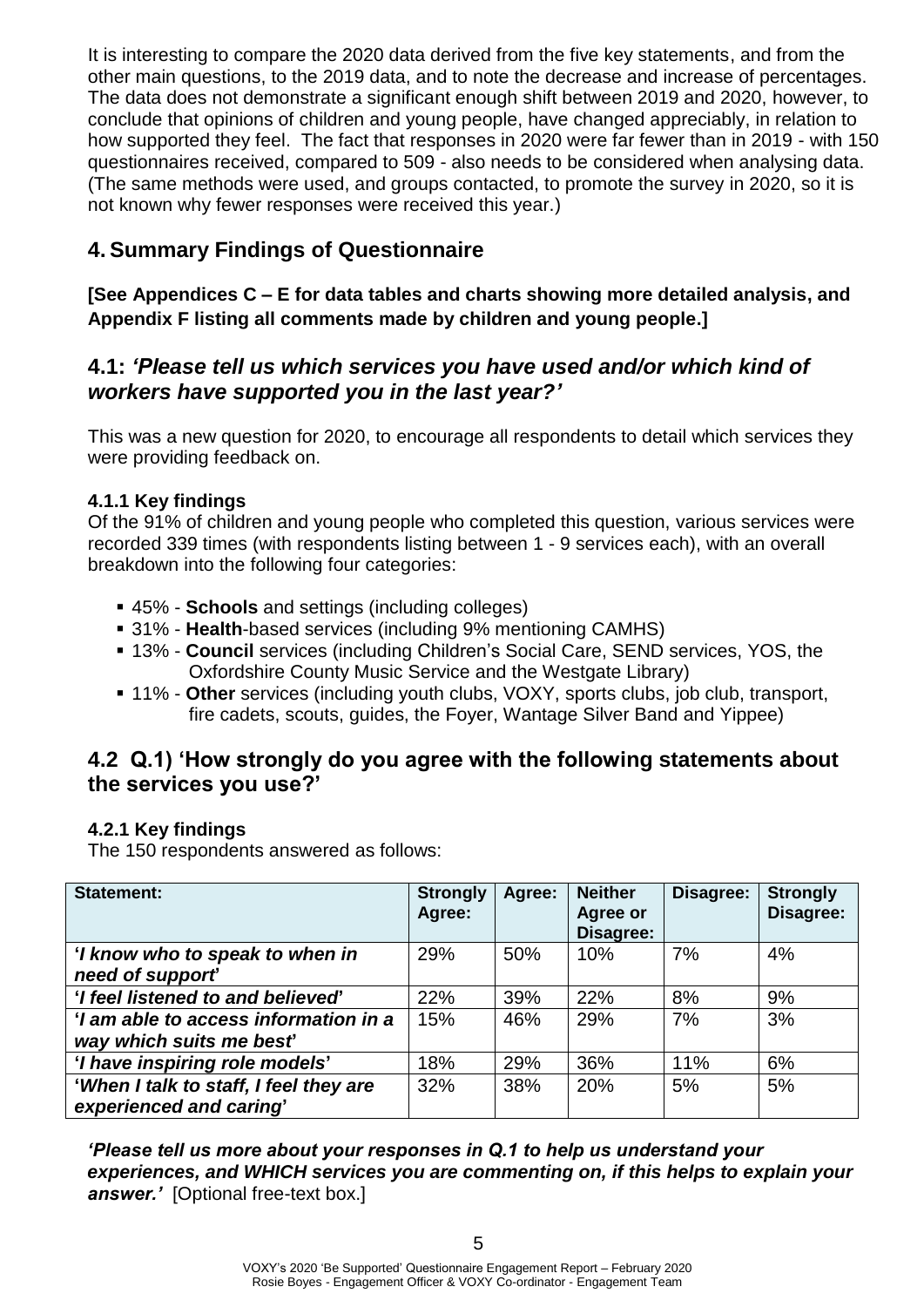Of the 150 respondents, 58% commented, and of these 16% were positive, 16% were negative, 21% were mixed, and 47% did not indicate a positive or negative viewpoint

Additionally, of the 87 comments: 1% said they went to parents/carers or friends for support, and 2% said they had no-one to speak to.

#### **4.2.2 Key themes**

Responses to the five statements, were positive, overall. The statement that was ranked the highest overall was: 'I know who to speak to when in need of support', and the statement that ranked the lowest overall was: 'I have inspiring role models'.

Approximately half of the additional comments made did not indicate a positive or negative viewpoint. Of those that did make comments, 21% were mixed responses. The remaining responses were divided equally between positive (16%) and negative (16%).

Mixed comments mostly tended to be largely positive about one aspect, but then reflected that not all parts of the service were as good, often suggesting it depended on which staff members, or service, were involved. A minority mentioned they would normally talk to their parents or friends instead of accessing services.

#### **4.2.3 Selection of comments made by children and young people**

- *"School as they are great to talk a teacher if there is a problem." [sic]*
- *"I couldn't have been happier with my experience with most services I use. Ranging from mental health to health services."*
- *"Key2 Futures Oxford was just fantastic always on the other end of the phone when needed and Mayday Trust - I have a coach that meets me every week and checks if I'm ok most days."*
- *"Our school head is always supportive and look at solutions rather than put obstacles. Class teachers need more time to get compulsory training in special needs education. It is not a one size fits all. Hearing services is great in JR hospital" [sic]*
- *"All of the professionals around me are amazing but sometimes with social services I feel*  like my voice is not heard which leaves me feeling that my points are invalid. At first I didn't *like camhs now I want to come back because I feel like I have no one to talk to."*
- *"No one listens because every adult believes they know better than every child in the world."*
- *"Extremely disappointed in the support for our child from primary school and for having to wait over 2 year for a chams [sic] appointment. Even with a diagnosis still am not getting the right support for our child to thrive in an educational setting as he is well behaved and doesn't disrupt the system - he is in essence invisible."*

#### **4.3 Q.2)** *'Overall, do you feel supported enough by the services you use?'*

#### **4.3.1 Key findings**

The 150 respondents answered as follows: 61% said 'Yes', 12% said 'No', and 27% said 'Don't know/Not sure'.

*'Please tell us why you answered Q.2 the way you did, and WHICH services you are commenting on, if this helps to explain your answer:'* [Optional free-text box.]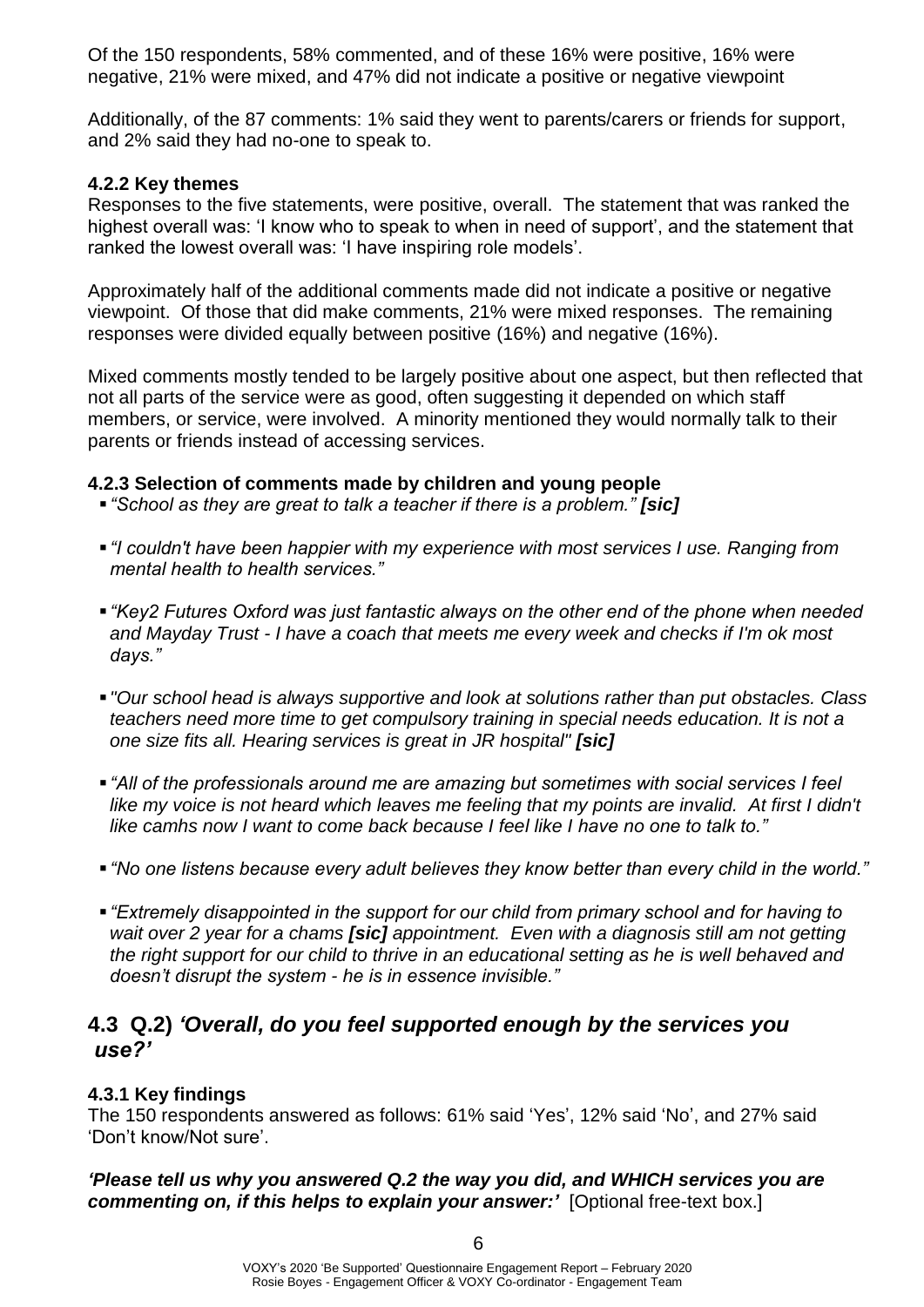Of the 150 respondents, 63% commented, and of these: 12% made a positive comment, but didn't refer to a specific service, 3% made a negative comment, but didn't refer to a specific service, 7% had mixed opinions, and 2% said they did not use services.

In relation to services:

Specific services were mentioned 54 times – either linked to a positive or negative comment – with some respondents mentioning more than one service. The figures below indicate how many times services were mentioned overall (of 54):

Positive comments:

- 46% referenced their school, or school-based services, in a positive way
- 9% referenced health-based services (including CAMHS), in a positive way
- 6% referenced the council, or council services (including Children's Social Care and SEND services) in a positive way
- 17% referenced other services in a positive way (including youth clubs, VOXY, job club, Yippee, fire cadets), and family and friends were also mentioned as being supportive even though not actually a service

Negative comments:

- 13% referenced their school (or school-based services) in a negative way
- 7% referenced health-based services (including CAMHS) in a negative way
- 2% referenced the council in a negative way

#### **4.3.2 Key themes**

Responses were mostly positive. A large majority (almost two-thirds) of respondents stated they felt supported enough by the services they use, and only a small minority (approximately one-eighth), said they did not.

A significant proportion (just over one-quarter) said they 'didn't know/weren't sure', which suggests that as well as improvement being needed generally to reduce this number, some children and young people may not have fully understood the question, or had a strong grasp of the concept of 'services', despite the definition given.

Approximately half of the respondents provided additional information about specific services. Of these, a majority (about one-half) made positive comments about their school, or schoolbased services, and a minority (about one-eighth) made less positive comments about their school. Health, council and other services received fewer comments than schools overall, but, like schools, each of these three categories received more positive than negative comments, and no negative comments were received for any services mentioned within the other services category. Within the health category, the CAMHS service was referred to the most, and comments were generally less positive than those referring to other health services.

#### **4.3.3 Selection of comments made by children and young people**

- *"Because I feel that my school and family and friend give [sic] me all the support I need to get help."*
- *"Anxiety group. They support me because they say they will be there if need be and also help us try and overcome our anxieties. There [sic] very caring."*
- *"I feel supported, however the school takes ages to reply to problems that you have, and only sometimes the school listens fully to your problems."*
- *"They help me with some things but not all things. Some teachers are more helpful than others."*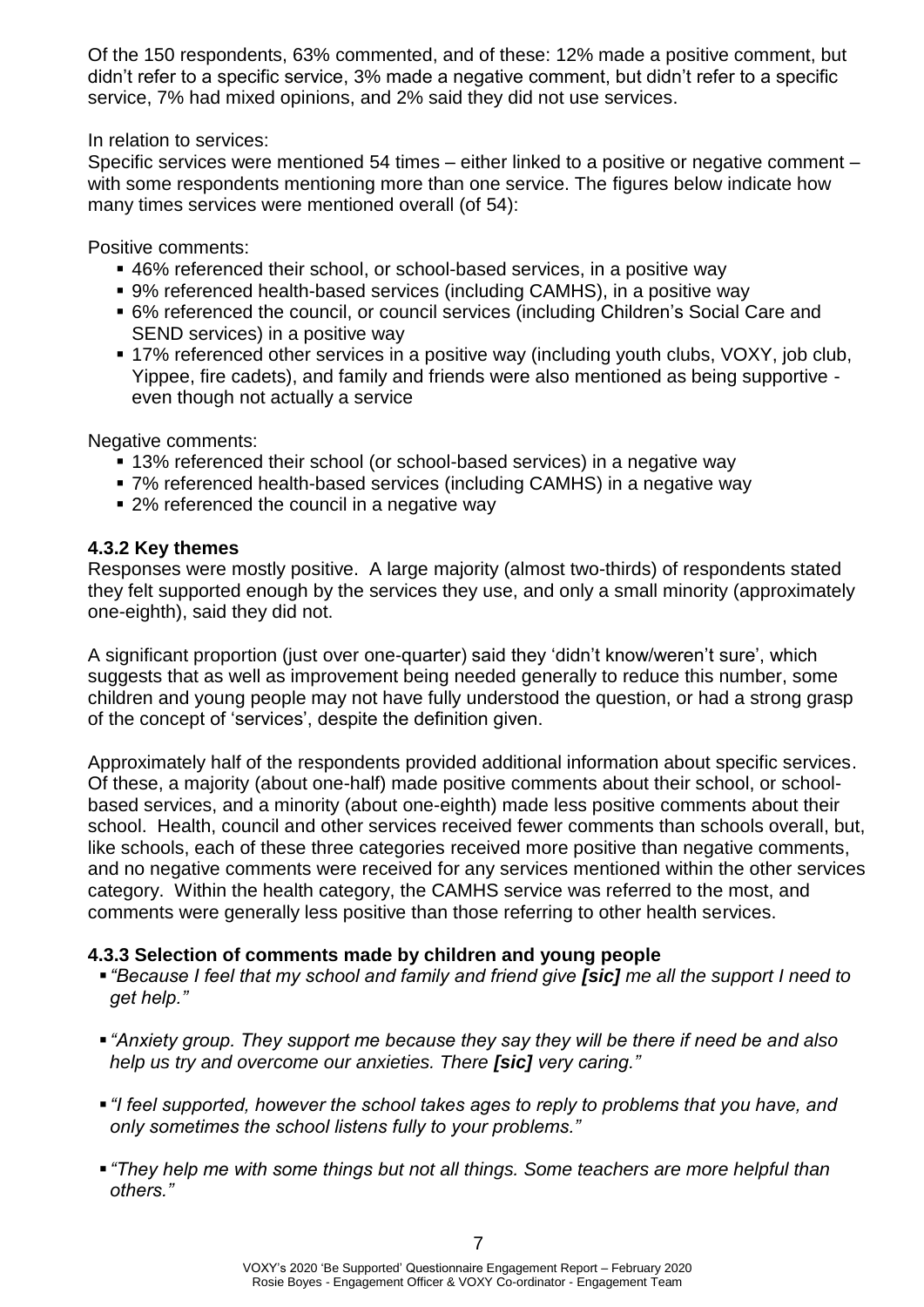- *"Schools and other services (NHS etc) need to share more information between each other in order to help students more."*
- *"Mental health services - too long to wait for consultation."*

#### *4.4 Q.3) 'Is there anything else you want to tell us about the support you receive from the services you use? (If so, WHICH services you are commenting on?)* [Optional free-text box.]

#### **4.4.1 Key findings**

Of the 150 respondents, 17% commented, and of these: 15% were positive, 42% were negative, 12%, were mixed, and 31% did not indicate a positive or negative viewpoint.

#### **4.4.2 Key themes**

With just over a tenth of respondents completing this free-text box, this question generated the least comments. Unlike the overall responses to previous questions, the majority of comments were less positive, however. Mixed comments again demonstrated that although some aspects of services were positive, other areas of services were not as good.

#### **4.4.3 Selection of comments made by children and young people**

- *"The school does a good job at teaching, supporting and helping with my education."*
- *"Fire Cadets has really helped my confidence and my social anxiety as I can struggle with meeting new people and going into new experiences with new people etc."*
- *"All of these services are very under funded meaning support can either not continue or is restricted. I have made a strong relationship with my LAC nurse which I will lose when I turn 19 and she is probably my biggest support!"*
- *"Why do school not help with how we feel and manage our feelings, it would help us work better and enjoy school."*
- *"When i was in camhs i did not feel supported at all as i kept being passed around and dates when i were to stop therapy were very fixed despite my situation. im glad i left and my health improved more then it ever could of if i had stayed." [sic]*
- "...I feel like there is not enough info about the services out there for those with *disabilities… They seem to be doing away with everything - we need more resources, not less, for kids with disabilities - they shouldn't be discriminated against - they are humans like everyone else…"*

### *4.5 Q.4) 'Please tell us if you feel that any of these apply to you'*

#### **4.5.1 Key findings**

Children and young people were asked to indicate if they identified with the following three statements, to check the feedback gathered included views from children and young people who have experiences relating to any of the three priorities of the Oxfordshire Children and Young People's Plan 2018 – 2021:

Of the 150 respondents, the following commented 'Yes – this applies to me' as follows:

- 15% 'I am missing out on education'
- 38% 'I have social and emotional wellbeing needs, and/or mental health needs'
- 18% 'I have experienced and/or witnessed domestic abuse'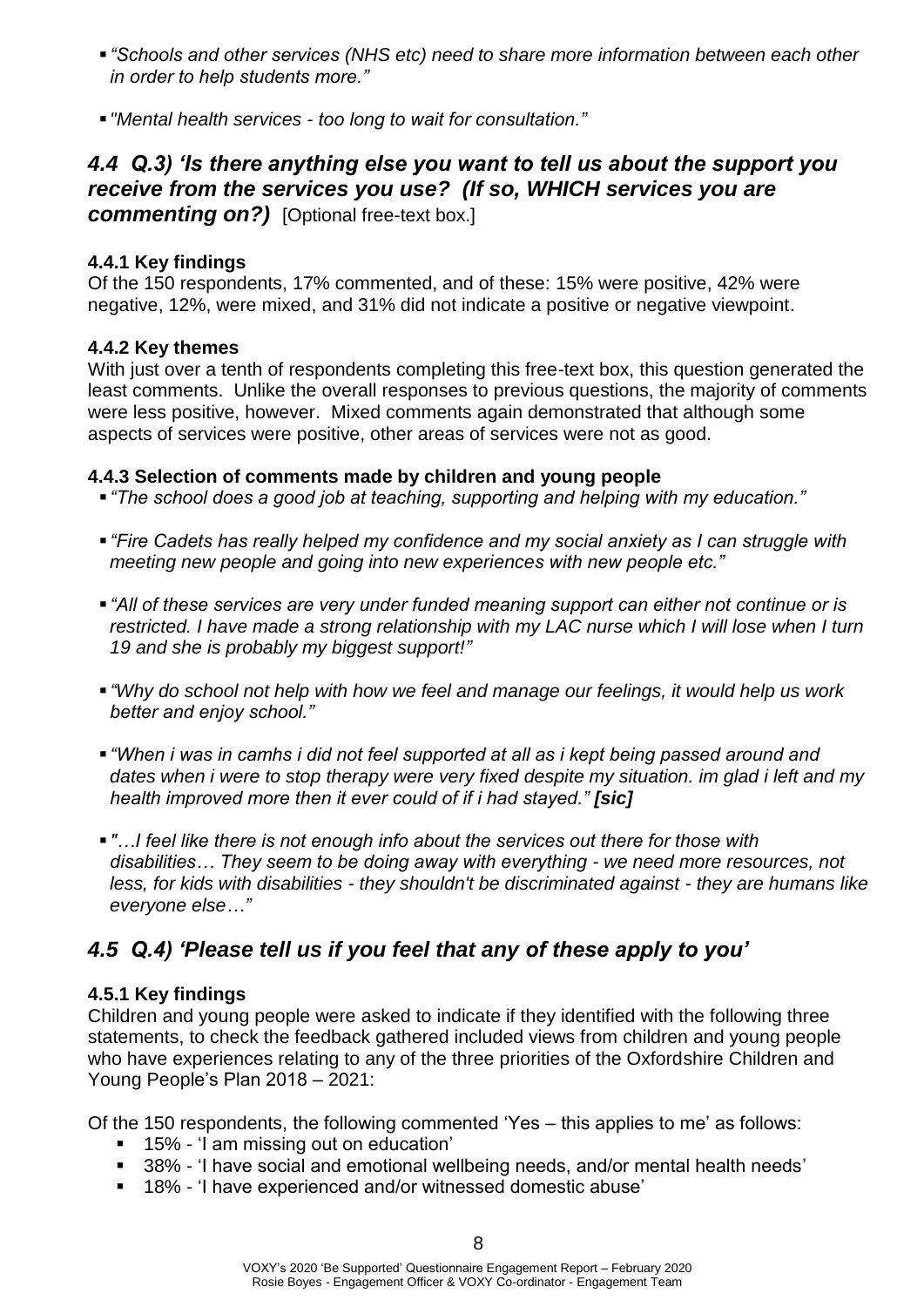#### **4.5.2 Key themes**

Although the highest group of responses for each of these areas, was 'No', there were still significant 'Yes' responses showing that respondents did have experiences relating to all three of the priorities. Several also selected the 'prefer not to say option', rather than 'Don't know/Not sure', which could indicate these respondents also had experiences in these areas, but did not want to disclose them.

The highest number of respondents who said 'Yes', was in relation to having social and emotional wellbeing needs, and/or mental health needs (38% - compared to 20% in 2019). This was followed by having experienced and/or witnessed domestic abuse (18% - compared to 6% in 2019). The lowest number of respondents who said 'Yes' was in relation to missing out on education (15% – compared to 10% in 2019.)

This shows that there has been a significant increase in all three areas since last year, that social and emotional needs still affect young people the most, but that experiences of domestic abuse have increased since last year, whilst those identifying as missing out on education has decreased.

#### **4.6 Please tell us:** *'Did you complete the 2019 Be Supported Questionnaire one year ago?'*

This was a new question for 2020, to see how many respondents had also completed the questionnaire in 2019, and how many were completing it for the first time.

#### **4.6.1 Key findings**

Of the 150 respondents, 67% said it was the first time they had completed the survey, 4% said they had also completed it in 2019, and 24% said they couldn't remember or weren't sure. (5% did not respond.)

#### **4.7 Demographic Information**

#### **4.7.1 Key findings**

A range of demographic questions were asked to learn more about respondents. Although responses from males and females were evenly split, this was not the case with age, and most respondents were aged 14 - 16. Responses from those aged 16 - 18 and 19 - 25 (with additional needs) was collectively very low.

The following table shows results in percentages from the 2020 questionnaire, and notes if the percentages show an increase (**↑**), decrease (**↓**), or if a similar number (**↔**), from 2019 data:

| Demographic<br>focus area: | 2020 responses                          |                                                               | % trend<br>(compared<br>to 2019) |  |
|----------------------------|-----------------------------------------|---------------------------------------------------------------|----------------------------------|--|
| <b>Postcode</b>            | Highest response was:                   | Central Oxfordshire (40%)                                     |                                  |  |
|                            | Followed by an even spread of those in: |                                                               |                                  |  |
|                            |                                         | North & West Oxfordshire (28%)                                |                                  |  |
|                            |                                         | & those in South Oxfordshire (26%)<br>↓                       |                                  |  |
|                            |                                         | Also, some responses from the bordering counties of:          |                                  |  |
|                            |                                         | Buckinghamshire (4%)                                          |                                  |  |
|                            |                                         | & Berkshire (2%)                                              |                                  |  |
| Age                        | Highest response was:                   | aged 14 - 16 (41%)                                            | $\leftrightarrow$                |  |
|                            | Followed by:                            | aged 11 - 13 (23%)                                            |                                  |  |
|                            |                                         | aged 8 - 10 (22%)                                             |                                  |  |
|                            |                                         | aged 17 - 18, & 19 - 25 with additional needs, combined (12%) |                                  |  |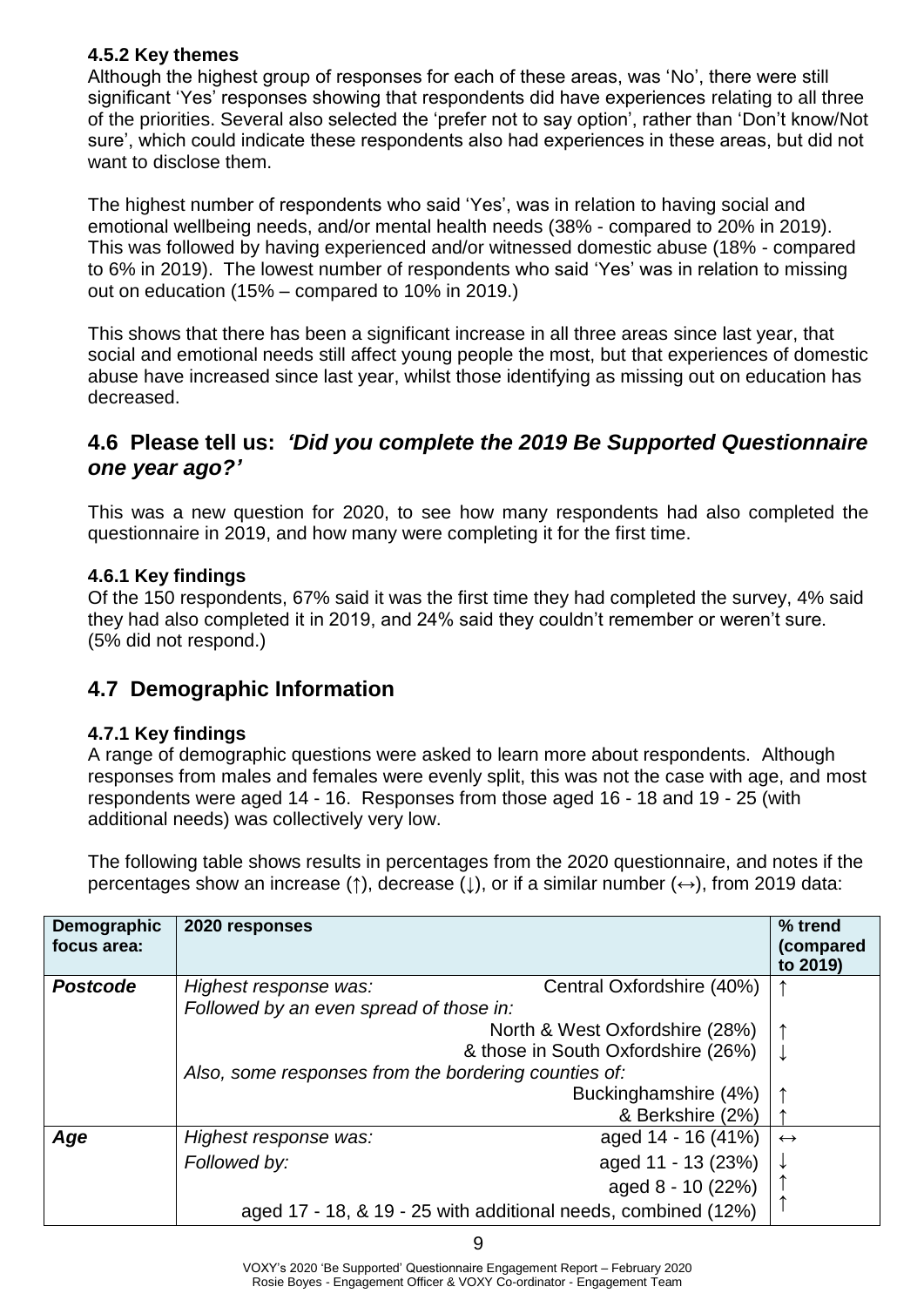| <b>Gender</b>       | males $(45%)$ and females $(44%)$ , & other $(2%)$<br>Even split between: | $\leftrightarrow$    |
|---------------------|---------------------------------------------------------------------------|----------------------|
| <b>Sexuality</b>    | Highest responses were:                                                   |                      |
|                     | heterosexual/straight (55%), bisexual(6%), gay/lesbian(2%), other(4%)     | $\leftrightarrow$    |
| <b>Ethnicity</b>    | Highest responses were:                                                   |                      |
|                     | white (70%), mixed (12%), Asian or Asian British (7%)                     | $\leftrightarrow$    |
| <b>Religion</b>     | Highest responses were:                                                   |                      |
|                     | no religion (56%), Christian (27%), Muslim (3%)                           | $\leftrightarrow$    |
| <b>Disability</b>   | Yes (32%)                                                                 | ↑ (doubled)          |
| (including          | No (53%)                                                                  | ↓                    |
| learning            |                                                                           |                      |
| disabilities &      |                                                                           |                      |
| special             |                                                                           |                      |
| educational         |                                                                           |                      |
| needs)<br>Long-term | Yes (20%)                                                                 | ↑ (doubled)          |
| medical             |                                                                           |                      |
| condition           | No (65%)                                                                  | ↓                    |
|                     |                                                                           |                      |
| <i>In care or a</i> | Yes (9%)                                                                  | $\uparrow$ (tripled) |
| care leaver         | No (78%)                                                                  |                      |

#### **5. Conclusion**

In conclusion, it is encouraging that most of the feedback gathered in 2020 was positive, around how supported children and young people feel by the services they use in Oxfordshire. There were clearly many areas in which they felt services could be improved, however, and it is important to consider where they are indicating they feel less supported, especially as the figures from 2020 indicate children and young people are feeling less supported overall than in 2019. (Although it is not possible to compare this reliably, as 359 fewer surveys were analysed this year, which is likely to make a difference to overall results.)

It is also important to keep listening to what children and young people tell us to ensure all services and workers across the county can support them as effectively as possible.

#### **6. Further Information and Next Steps**

This report, highlighting the views of children and young people in Oxfordshire, will be used by the Children's Trust Board to influence their approach and ways forward for the final year of the current Oxfordshire Children and Young People's Plan (until 2021), in relation to the 'Be Supported' Area of Focus.

The key messages identified can also be used as a benchmark, to compare to any feedback gathered in future years, around how supported children and young people feel by the services they access and use in Oxfordshire. To some extent, this will also enable the impact of the listed actions under the 'Be Supported' Area of Focus to be measured and evaluated.

Some staff working with children and young people with SEND expressed concern that the questionnaire should be more user-friendly and easier for those with SEND to access independently. This feedback will be considered when developing any future surveys, and longer lead-in times will be needed. (It is worth noting, however, that approximately one-third - 32% - of respondents identified themselves as having a disability - including those with learning disabilities and special educational needs.)

For further information about this report, or the engagement that took place, please contact Rosie Boyes (Engagement Officer and VOXY Co-ordinator) from Oxfordshire County Council's Engagement Team.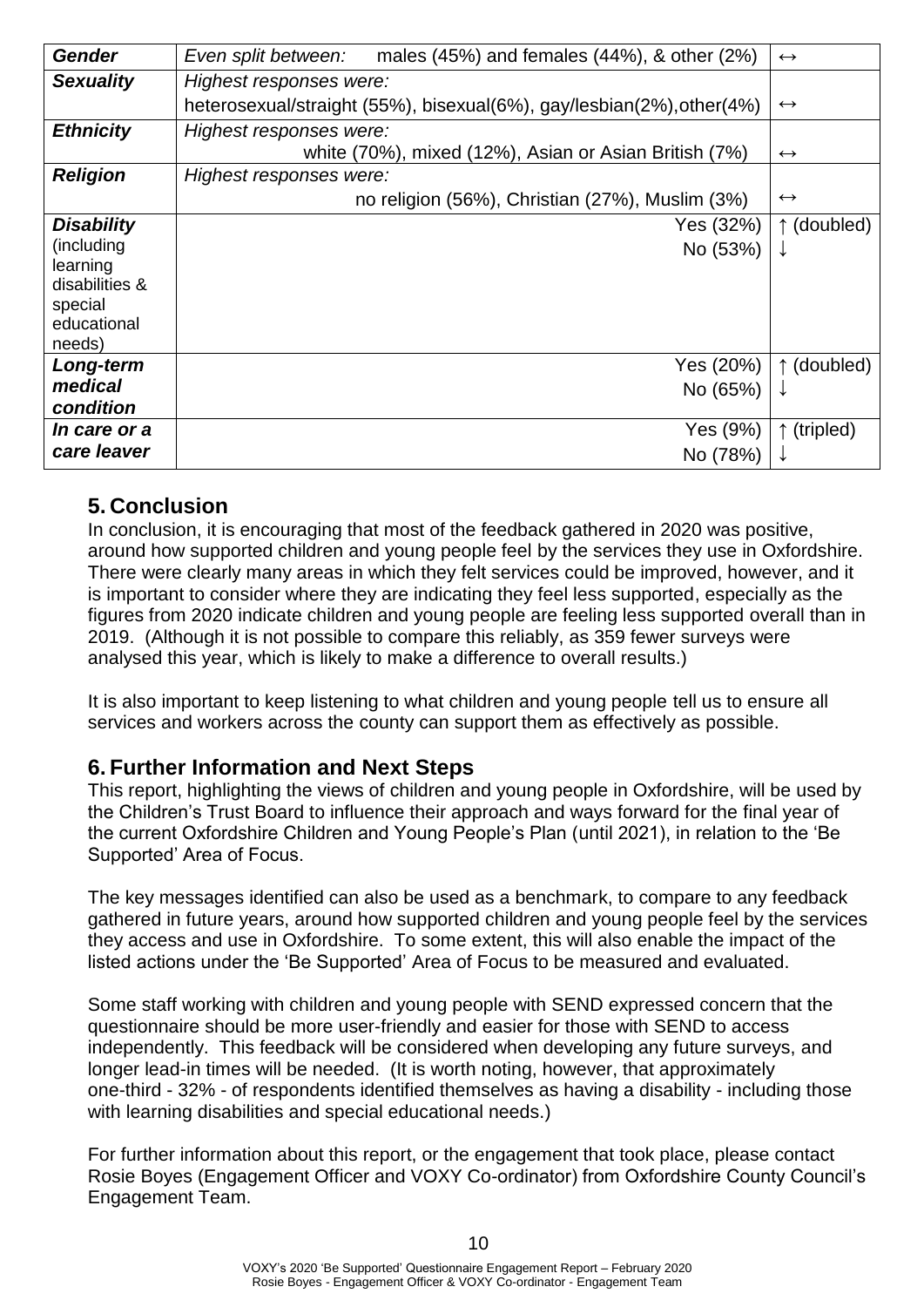#### **7. Annexes and Appendices**

The Annexes and Appendices referenced in this report are listed below:

▪ **Annex A**:

Oxfordshire Children and Young People's Plan 2018 – 2021 (including poster version and Implementation Plan) [https://www2.oxfordshire.gov.uk/cms/sites/default/files/folders/documents/childreneducatio](https://www2.oxfordshire.gov.uk/cms/sites/default/files/folders/documents/childreneducationandfamilies/ChildrenAndYoungPeoplePlan2018-2021.pdf) [nandfamilies/ChildrenAndYoungPeoplePlan2018-2021.pdf](https://www2.oxfordshire.gov.uk/cms/sites/default/files/folders/documents/childreneducationandfamilies/ChildrenAndYoungPeoplePlan2018-2021.pdf)

▪ **Annex B**:

'Be Supported' - 2020 Questionnaire for children and young people (paper version) <https://oxme.info/cms/sites/default/files/2020-be-supported-questionnaire.pdf>

- **Appendix C**: Detailed analysis of 150 questionnaire responses in data tables *(Pages: 12 – 17)*
- **Appendix D**: Visual representation of 150 questionnaire responses *(Available on request)*
- **Appendix E**: Breakdown of all quantitative responses in bar charts and pie charts *(Available on request)*
- **Appendix F**: List of all comments made by children and young people *(Available on request)*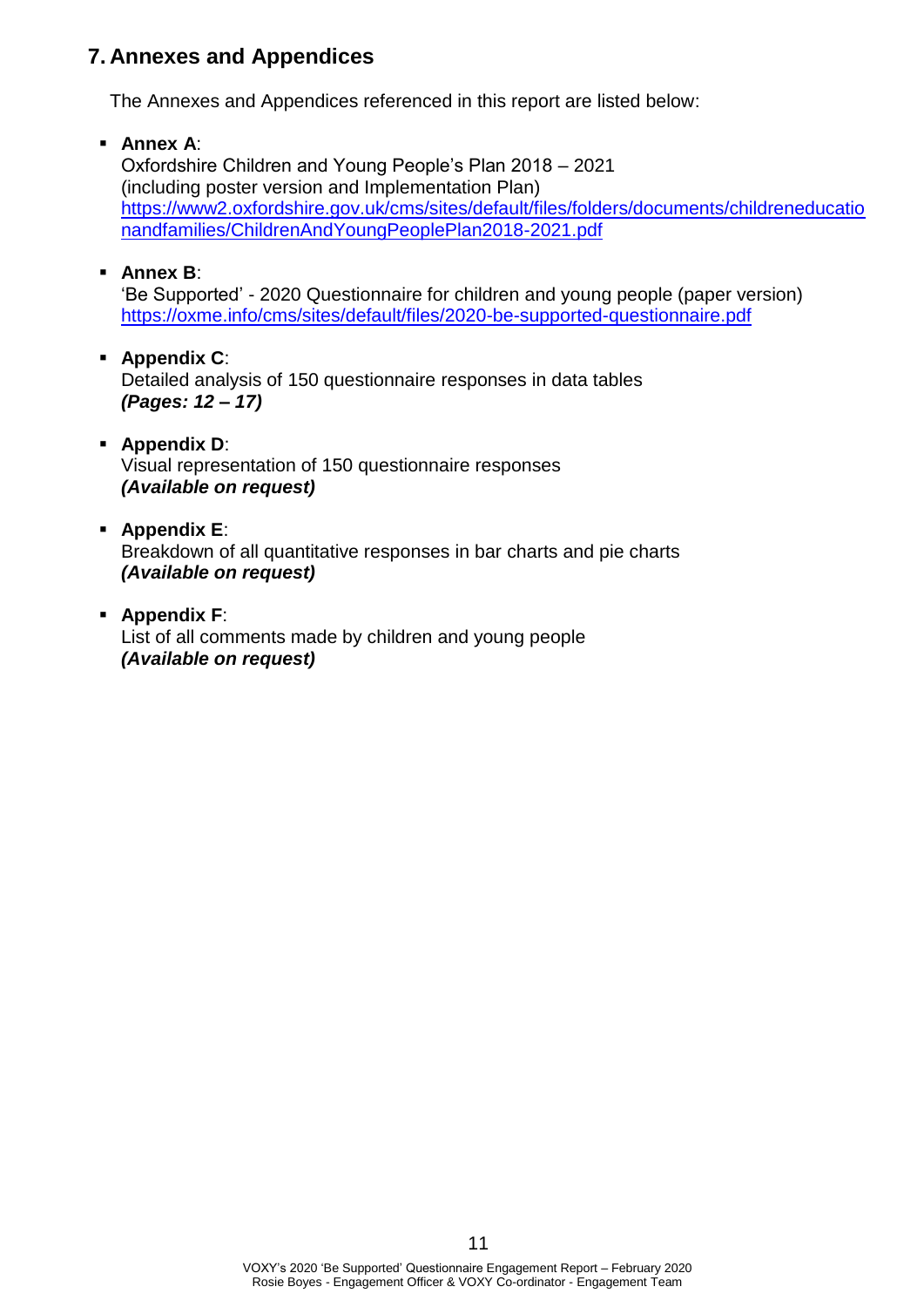#### **Appendix C Detailed analysis of 150 questionnaire responses in data tables**

#### **Note to go with data tables and charts in Appendix C:**

N.B. Due to the calculating conventions used in eConsult and Excel, percentages linked to the total number of respondents, do not always add up to 100% and are sometimes under or over by 1% - i.e. totalling 99% or 101%. The numbers are, however, correctly calculated by these systems and usually show all totals to be 100% overall.

#### **4.1 Firstly:** *Please tell us which services you have used and/or which kind of workers have supported you in the last year?*

#### **4.1.1 Key findings**

| Please tell us which services you have used and/or which kind of |         |             |
|------------------------------------------------------------------|---------|-------------|
| workers have supported you in the last year?                     | Number: | Percentage: |
| Commented                                                        | 137     | 91%         |
| No response/unknown/unusable comment                             | 13      | 9%          |
| <b>TOTAL:</b>                                                    | 150     | 100%        |

#### **4.2 Q.1)** *'How strongly do you agree with the following statements about the services you use?'*

#### **4.2.1 Key findings**

| I know who to speak to when in need of support               | Number: | Percentage: |
|--------------------------------------------------------------|---------|-------------|
| <b>Strongly Agree</b>                                        | 43      | 29%         |
| Agree                                                        | 75      | 50%         |
| Neither Agree or Disagree                                    | 15      | 10%         |
| <b>Disagree</b>                                              | 11      | 7%          |
| <b>Strongly Disagree</b>                                     | 6       | 4%          |
| <b>TOTAL:</b>                                                | 150     | 100%        |
| I feel listened to and believed                              | Number: | Percentage: |
| <b>Strongly Agree</b>                                        | 33      | 22%         |
| Agree                                                        | 58      | 39%         |
| Neither Agree or Disagree                                    | 33      | 22%         |
| <b>Disagree</b>                                              | 12      | 8%          |
| <b>Strongly Disagree</b>                                     | 14      | 9%          |
| <b>TOTAL:</b>                                                | 150     | 100%        |
| I am able to access information in a way which suits me best | Number: | Percentage: |
| <b>Strongly Agree</b>                                        | 22      | 15%         |
| Agree                                                        | 69      | 46%         |
| Neither Agree or Disagree                                    | 43      | 29%         |
| <b>Disagree</b>                                              | 11      | 7%          |
| <b>Strongly Disagree</b>                                     | 5       | 3%          |
| <b>TOTAL:</b>                                                | 150     | 100%        |
| I have inspiring role models                                 | Number: | Percentage: |
| <b>Strongly Agree</b>                                        | 27      | 18%         |
| Agree                                                        | 44      | 29%         |
| Neither Agree or Disagree                                    | 54      | 36%         |
| <b>Disagree</b>                                              | 16      | 11%         |
| <b>Strongly Disagree</b>                                     | 9       | 6%          |
| <b>TOTAL:</b>                                                | 150     | 100%        |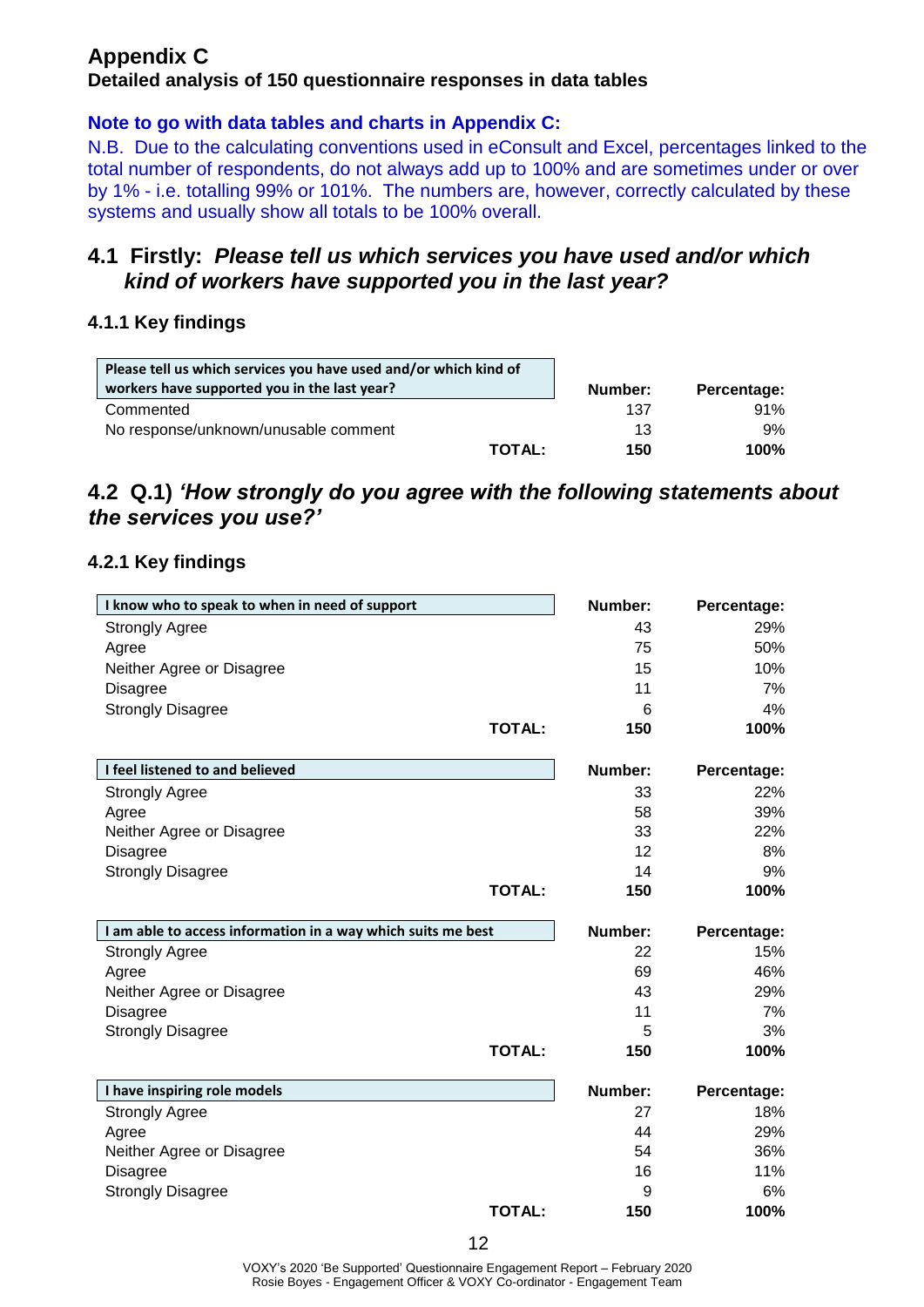| When I talk to staff, I feel they are experienced and caring |               | Number: | Percentage: |
|--------------------------------------------------------------|---------------|---------|-------------|
| <b>Strongly Agree</b>                                        |               | 48      | 32%         |
| Agree                                                        |               | 57      | 38%         |
| Neither Agree or Disagree                                    |               | 30      | 20%         |
| <b>Disagree</b>                                              |               | 8       | 5%          |
| <b>Strongly Disagree</b>                                     |               |         | 5%          |
|                                                              | <b>TOTAL:</b> | 150     | 100%        |
|                                                              |               |         |             |
| Q.1 - Optional free-text box:                                |               |         |             |
| Please tell us more about your responses in Q.1 to help us   |               |         |             |
| understand your experiences, and WHICH services you are      |               |         |             |
| commenting on, if this helps to explain your answer:         |               | Number: | Percentage: |
| Commented                                                    |               | 87      | 58%         |
| No response/unknown/unusable comment                         |               | 63      | 42%         |
|                                                              | TOTAL:        | 150     | 100%        |

#### **4.3 Q.2)** *'Overall, do you feel supported enough by the services you use?'*

#### **4.3.1 Key findings**

| Overall, do you feel supported enough by the services you use?                                                                                                                                                                                                         | Number: | Percentage: |
|------------------------------------------------------------------------------------------------------------------------------------------------------------------------------------------------------------------------------------------------------------------------|---------|-------------|
| Yes                                                                                                                                                                                                                                                                    | 92      | 61%         |
| No                                                                                                                                                                                                                                                                     | 18      | 12%         |
| Don't know/Not sure                                                                                                                                                                                                                                                    | 40      | 27%         |
| <b>TOTAL:</b>                                                                                                                                                                                                                                                          | 150     | 100%        |
| Q.2 – Optional free-text box:<br>Please tell us why you answered Q.2 the way you did, and WHICH<br>services you are commenting on, if this helps to explain your answer<br>(as well as which services you are commenting on, if this helps to<br>explain your answer): | Number: | Percentage: |
| Commented                                                                                                                                                                                                                                                              | 95      | 63%         |
| No response/unknown/unusable comment                                                                                                                                                                                                                                   | 55      | 37%         |
| TOTAL:                                                                                                                                                                                                                                                                 | 150     | 100%        |

#### *4.4 3) 'Is there anything else you want to tell us about the support you receive from the services you use? (If so, WHICH services you are commenting on?)'*

#### **4.4.1 Key findings**

| Q.3 - Optional free-text box:<br>Is there anything else you want to tell us about the support you<br>receive from the services you use? (If so, WHICH services you are |         |             |
|------------------------------------------------------------------------------------------------------------------------------------------------------------------------|---------|-------------|
| commenting on?)                                                                                                                                                        | Number: | Percentage: |
| Commented                                                                                                                                                              | 26      | 17%         |
| No response/unknown/unusable comment                                                                                                                                   | 124     | 83%         |
| TOTAL:                                                                                                                                                                 | 150     | $100\%$     |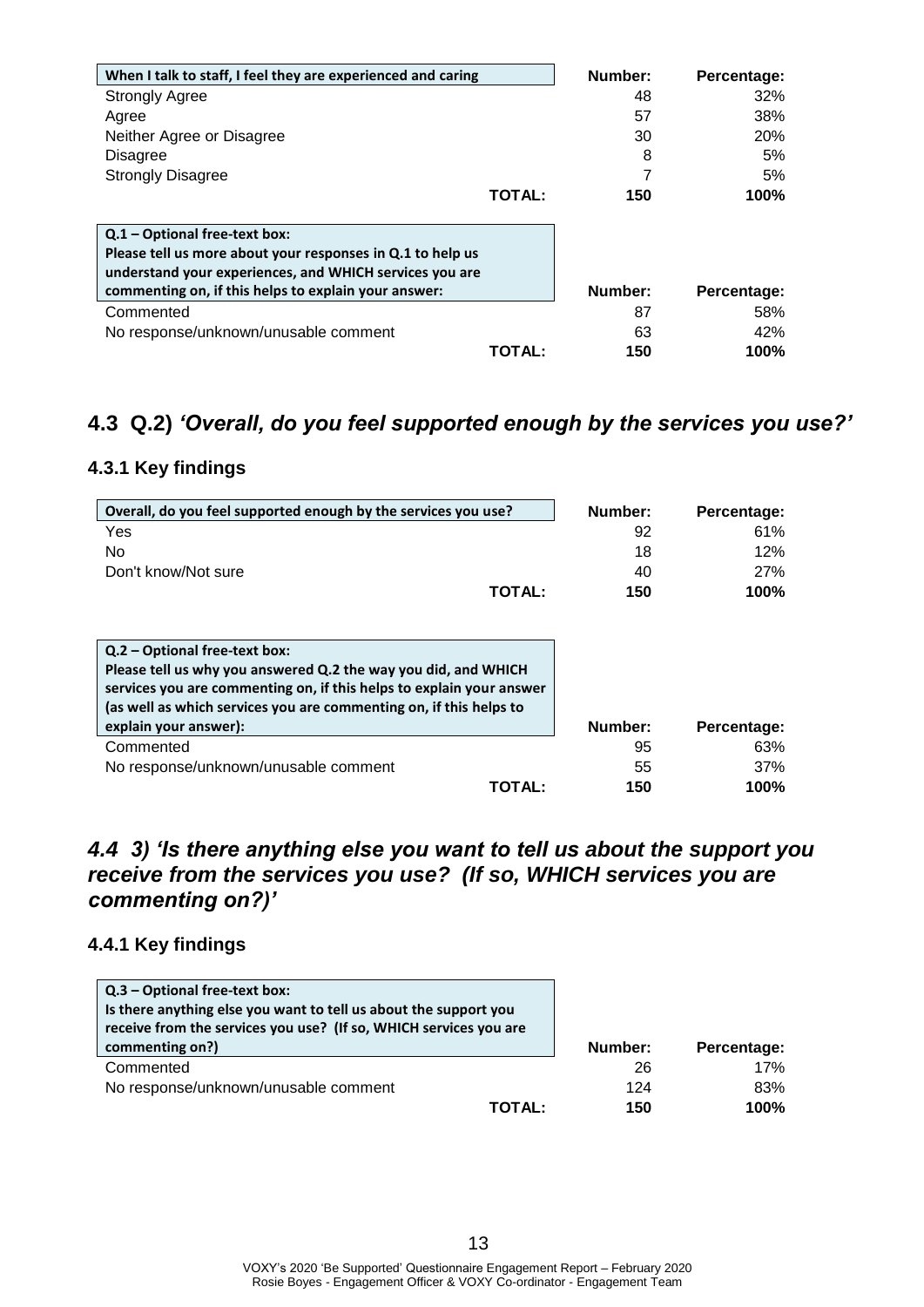### *4.5 Q.4) 'Please tell us if you feel that any of these apply to you'*

#### **4.5.1 Key findings**

| I am missing out on education                                     | Number: | Percentage: |
|-------------------------------------------------------------------|---------|-------------|
| YES - this applies to me                                          | 22      | 15%         |
| NO - this doesn't apply to me                                     | 101     | 67%         |
| Don't know/Not sure                                               | 22      | 15%         |
| Prefer not to say                                                 | 5       | 3%          |
| <b>TOTAL:</b>                                                     | 150     | 100%        |
| I have social and emotional wellbeing needs, and/or mental health |         |             |
| needs                                                             | Number: | Percentage: |
| YES - this applies to me                                          | 57      | 38%         |
| NO - this doesn't apply to me                                     | 66      | 44%         |
| Don't know/Not sure                                               | 21      | 14%         |
| Prefer not to say                                                 | 6       | $4\%$       |
| <b>TOTAL:</b>                                                     | 150     | 100%        |
| I have experienced and/or witnessed domestic abuse                | Number: | Percentage: |
| YES - this applies to me                                          | 27      | 18%         |

|                               | <b>TOTAL:</b> | 150  | 100% |
|-------------------------------|---------------|------|------|
| Prefer not to say             |               | 8    | 5%   |
| Don't know/Not sure           |               | 13   | 9%   |
| NO - this doesn't apply to me |               | 102  | 68%  |
| YES - this applies to me      |               | - 27 | 18%  |

#### **4.6 Please tell us:** *Did you complete the 2019 Be Supported Questionnaire one year ago?*

#### **4.6.1 Key findings**

| Did you complete the 2019 Be Supported Questionnaire one year              |         |             |
|----------------------------------------------------------------------------|---------|-------------|
| ago?                                                                       | Number: | Percentage: |
| YES - this is the 2 <sup>nd</sup> time I have completed this questionnaire | 6       | 4%          |
| NO - this is the $1st$ time                                                | 100     | 67%         |
| Can't remember/Not sure                                                    | 36      | <b>24%</b>  |
| No response                                                                | 8       | 5%          |
| <b>TOTAL:</b>                                                              | 150     | 100%        |

#### **4.7 Demographic Information**

#### **4.7.1 Key findings**

| Q.5 - Optional free-text box:<br>Postcode<br>Please tell us the first part of your postcode if you know it<br>(or the nearest large town to where you live, if you don't<br>know it): | Number:       | Percentage: |
|---------------------------------------------------------------------------------------------------------------------------------------------------------------------------------------|---------------|-------------|
| Commented                                                                                                                                                                             | 129           | 86%         |
| No response/unknown/unusable comment                                                                                                                                                  | 21            | 14%         |
|                                                                                                                                                                                       | TOTAL:<br>150 | 100%        |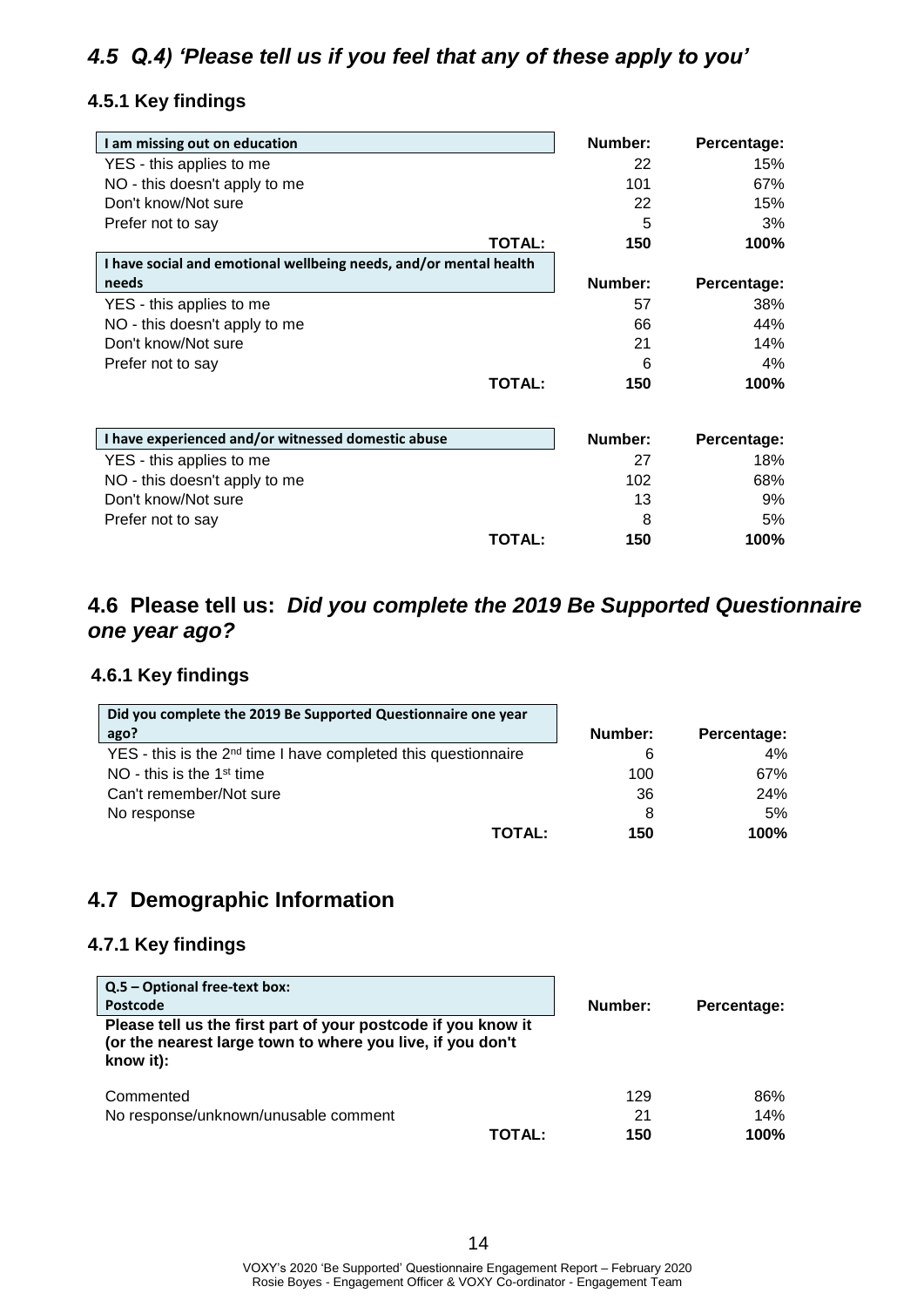| $Q.6 - Age$                           | Number: | Percentage: |
|---------------------------------------|---------|-------------|
| How old are you?                      |         |             |
| $8 - 10$                              | 33      | 22%         |
| $11 - 13$                             | 34      | 23%         |
| 14 - 16                               | 61      | 41%         |
| $17 - 18$                             | 11      | 7%          |
| 19 - 25 (and I have additional needs) | 7       | 5%          |
| <b>Unknown</b>                        | 4       | 3%          |
| <b>TOTAL:</b>                         | 150     | 101%        |

| $Q.7 - Gender$                  | Number: | Percentage: |
|---------------------------------|---------|-------------|
| What gender do you identify as? |         |             |
|                                 |         |             |
| Male                            | 68      | 45%         |
| Female                          | 66      | 44%         |
| Other                           | 3       | 2%          |
| Don't know/Not sure             | 4       | 3%          |
| Prefer not to say               | 4       | 3%          |
| <b>Unknown</b>                  | 5       | 3%          |
| <b>TOTAL:</b>                   | 150     | 100%        |

| Q.7 – Optional free-text box:<br>Gender        |        |         |             |
|------------------------------------------------|--------|---------|-------------|
| If you chose 'Other', please describe it here: |        | Number: | Percentage: |
|                                                |        |         |             |
| Commented                                      |        | 3       | $2\%$       |
| No response/unknown/unusable comment           |        | 147     | 98%         |
|                                                | TOTAL: | 150     | 100%        |

| Q.8: Sexuality                  | Number: | Percentage: |
|---------------------------------|---------|-------------|
| Do you consider yourself to be: |         |             |
|                                 |         |             |
| Heterosexual/Straight           | 82      | 55%         |
| Gay/Lesbian                     | 3       | 2%          |
| <b>Bisexual</b>                 | 9       | 6%          |
| Other                           | 6       | 4%          |
| Don't know/Not sure             | 30      | 20%         |
| Prefer not to say               | 9       | 6%          |
| Unknown                         | 11      | 7%          |
| TOTAL:                          | 150     | 100%        |

| Q.8 – Optional free-text box:                  |         |             |
|------------------------------------------------|---------|-------------|
| <b>Sexuality</b>                               | Number: | Percentage: |
| If you chose 'Other', please describe it here: |         |             |
| Commented                                      | 4       | 3%          |
| No response/unknown/unusable comment           | 146     | 97%         |
| TOTAL:                                         | 150     | 100%        |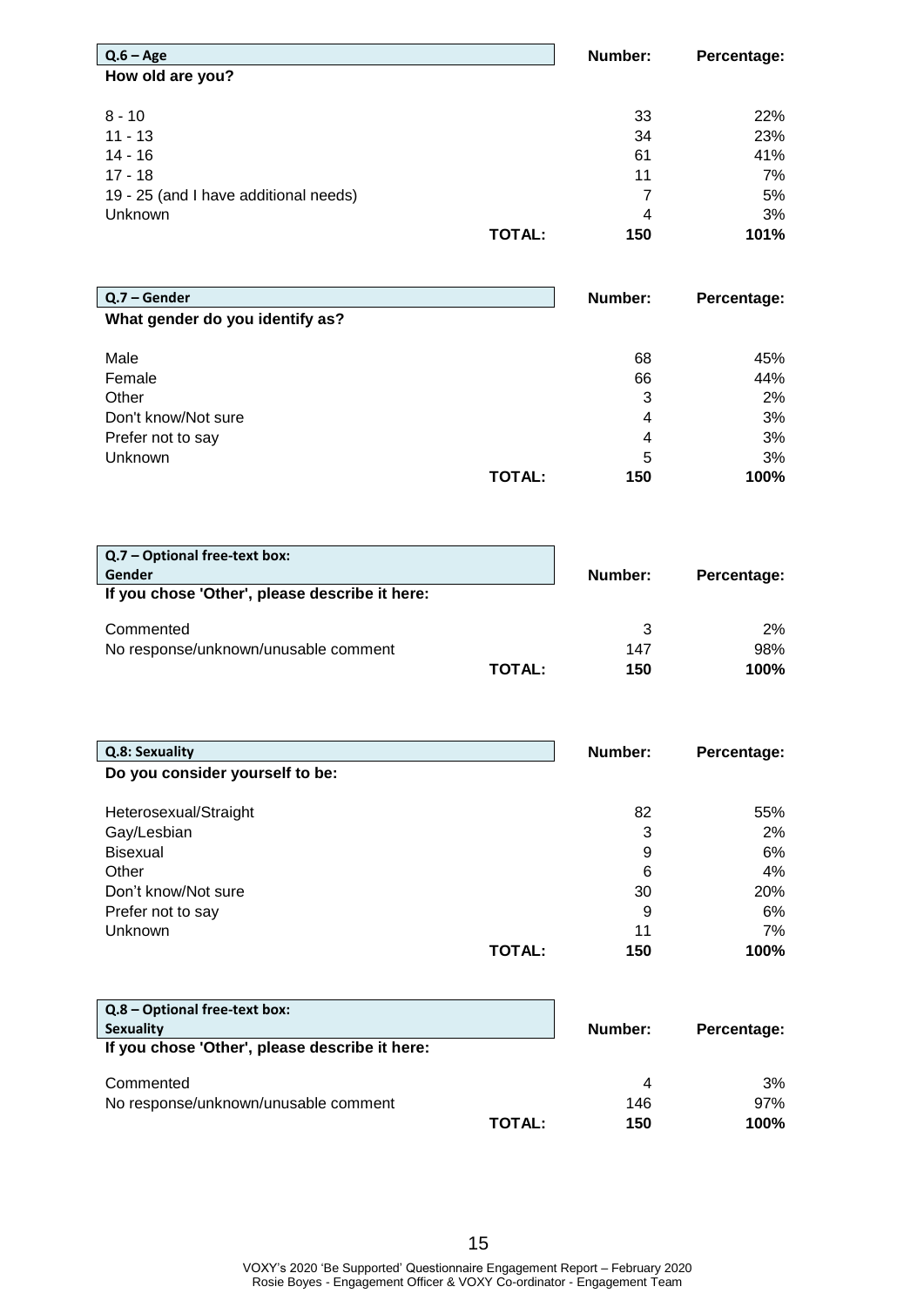| Q.9: Ethnicity                                                                                          |               | Number:          | Percentage: |
|---------------------------------------------------------------------------------------------------------|---------------|------------------|-------------|
| What is your ethnicity? (To describe another ethnicity,                                                 |               |                  |             |
| please choose 'Any other ethnic group' and complete the                                                 |               |                  |             |
| text box.)                                                                                              |               |                  |             |
| White (British, Irish, or any other white background)                                                   |               | 105              | 70%         |
| Mixed (White and Black Caribbean, White and Black African,                                              |               |                  |             |
| White and Asian, or any other mixed background)                                                         |               | 18               | 12%         |
| Asian or Asian British (Indian, Pakistani, Bangladeshi, or any                                          |               |                  |             |
| other Asian background)                                                                                 |               | 10               | 7%          |
| Black or Black British (Caribbean, African, or any other Black                                          |               |                  |             |
| background)                                                                                             |               | 4                | 3%          |
| Chinese                                                                                                 |               | 0                | 0%          |
| Gypsy or Traveller                                                                                      |               | 0                | 0%          |
| Any other ethnic group                                                                                  |               | 3                | 2%          |
| Don't know/Not sure                                                                                     |               | 0                | 0%          |
| Prefer not to say                                                                                       |               | $\overline{2}$   | $1\%$       |
| <b>Unknown</b>                                                                                          |               | 8                | 5%<br>100%  |
|                                                                                                         | <b>TOTAL:</b> | 150              |             |
|                                                                                                         |               |                  |             |
| Q.9 - Optional free-text box:                                                                           |               |                  |             |
| <b>Ethnicity</b>                                                                                        |               | Number:          | Percentage: |
| If you chose 'Any other ethnic group', please describe it                                               |               |                  |             |
| here:                                                                                                   |               |                  |             |
| Commented                                                                                               |               | 3                | 2%          |
| No response/unknown/unusable comment                                                                    |               | 147              | 98%         |
|                                                                                                         | <b>TOTAL:</b> | 150              | 100%        |
|                                                                                                         |               |                  |             |
|                                                                                                         |               |                  |             |
| Q.10: Religion                                                                                          |               | Number:          | Percentage: |
| What is your religion?                                                                                  |               |                  |             |
|                                                                                                         |               |                  |             |
| None                                                                                                    |               | 84               | 56%         |
| Christian (including Church of England, Catholic, Protestant,<br>and all other Christian denominations) |               | 41               | 27%         |
|                                                                                                         |               |                  |             |
| <b>Buddhist</b>                                                                                         |               | $\overline{c}$   | 1%          |
| Hindu                                                                                                   |               | $\boldsymbol{0}$ | 0%          |
| Jewish                                                                                                  |               | 0                | 0%          |
| Muslim                                                                                                  |               | 4                | 3%          |
| Sikh                                                                                                    |               | 0                | 0%          |
| Any other religion                                                                                      |               | 1                | 1%          |
| Don't know/Not sure                                                                                     |               | 3                | 2%          |
| Prefer not to say                                                                                       |               | 5                | 3%          |
| Unknown                                                                                                 |               |                  |             |
|                                                                                                         |               | 10               |             |
|                                                                                                         | <b>TOTAL:</b> | 150              |             |
|                                                                                                         |               |                  |             |
| Q.10 - Optional free-text box:                                                                          |               |                  | 7%<br>100%  |

| <b>Religion</b><br>If you chose 'Any other religion', please describe it here: | Number: | Percentage: |
|--------------------------------------------------------------------------------|---------|-------------|
| Commented                                                                      |         | $1\%$       |
| No response/unknown/unusable comment                                           | 149     | 99%         |
| <b>TOTAL:</b>                                                                  | 150     | 100%        |